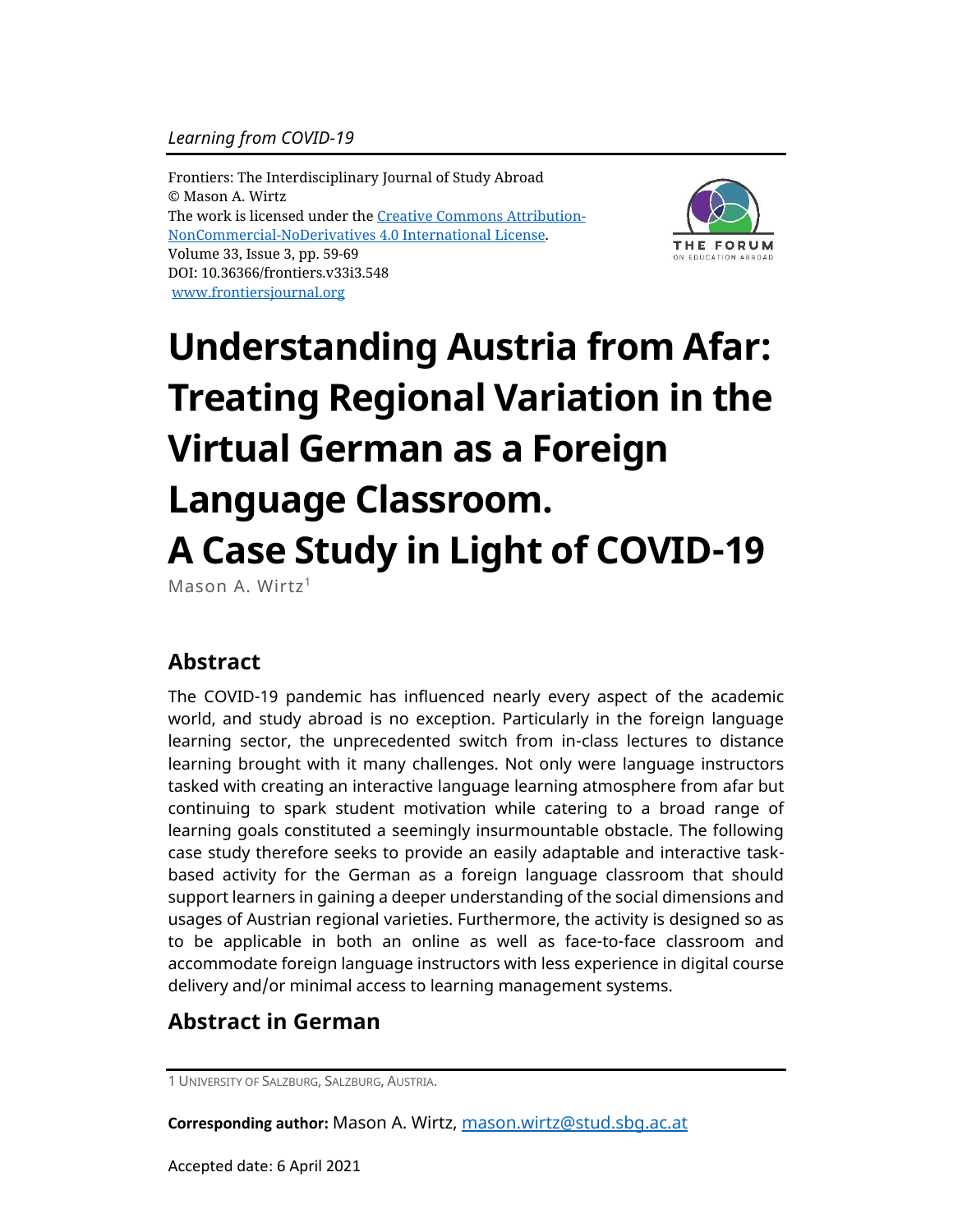Die COVID-19 Pandemie hat nahezu jeden Aspekt der akademischen Welt beeinflusst, und *Study Abroad* ist keine Ausnahme. Gerade im Bereich des Fremdsprachenerwerbs hat die beispiellose Umstellung von Präsenzunterricht auf Fernlehre viele Herausforderungen mit sich gebracht. Nicht nur wurden Fremdsprachenlehrer:innen mit der Aufgabe konfrontiert, eine interaktive Sprachlernatmosphäre aus der Ferne zu schaffen, sondern auch die Motivation der Schüler:innen trotz der Situation zu wecken, aufrechtzuerhalten und gleichzeitig ein breites Spektrum an Lernzielen zu berücksichtigen. Dies hat eine scheinbar unüberwindbare Hürde dargestellt. In der folgenden Fallstudie handelt es sich daher um die Bereitstellung einer leicht adaptierbaren und interaktiven *task-based* Aktivität für den Deutsch als Fremdsprachenunterricht, die Lernende dabei unterstützen soll, ein tieferes Verständnis der sozialen Dimensionen und Verwendungen österreichischer Regionalvarietäten zu erlangen. Darüber hinaus ist die Aktivität so konzipiert, dass sie sowohl im Onlinewie auch im Präsenzunterricht Einsatz finden und von Fremdsprachenlehrer:innen mit wenig(er) Erfahrung in der digitalen Abhaltung von Lehrveranstaltungen und/oder minimalem Zugang zu Lernmanagementsystemen umgesetzt werden kann.

## **Keywords:**

Study abroad, Austrian advertising, second language acquisition, COVID-19, Sociolinguistic variation

## **Introduction**

In the early stages of the widespread COVID-19 outbreak, Austrian colleges and universities experienced an otherwise unprecedented pivot from traditional face-to-face instruction to distance learning. While there exists a plethora of excellent technological tools, virtual learning environments and online activities that can be used to enhance or even replace conventional foreign language classroom instruction, $^1$  implementing such distance learning models within a matter of days, for a broad range of learning goals and, beyond that, with no or only minimal prior online-teaching experience is hardly feasible. The present case study thus seeks to illustrate an easily adaptable and interactive task-based activity for the German as a foreign language (GFL) classroom<sup>2</sup> that ultimately aims to support learners in developing a functional

<sup>1</sup> For an overview of employing technology in the foreign language teaching setting see *inter alia* Blake (2007, 2009, 2013) and Levy (2009).

<sup>2</sup> Given that the students were no longer learning German in the target-language environment due to returning home and migrating to an online format as a result of the COVID-19 pandemic, I refer to these learners as *foreign* language learners and not *second* language learners.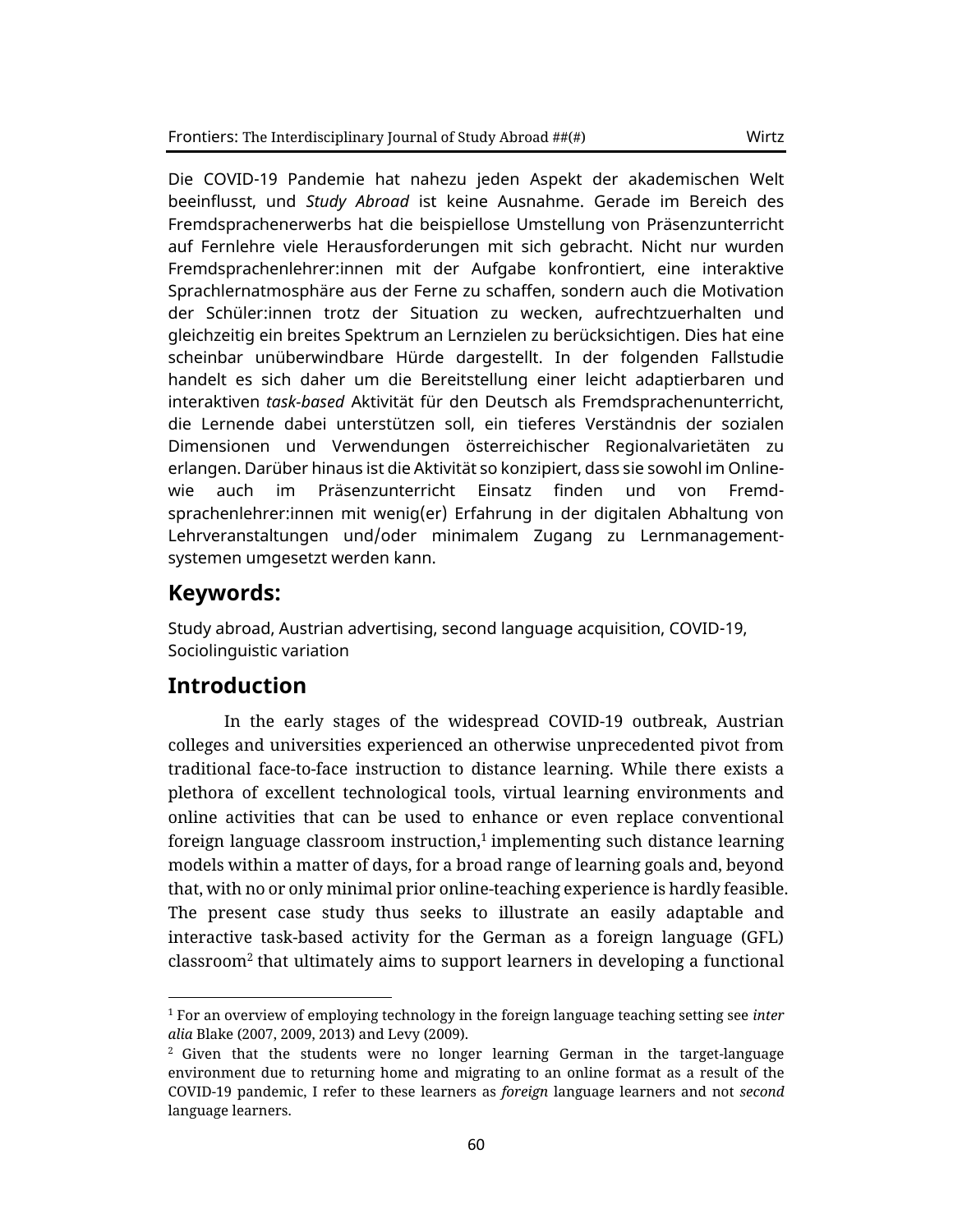understanding of the social dimensions and usages of Austrian regional varieties. Moreover, the activity is conceptualized so as to be applicable in a number of contexts, such that it should accommodate foreign language faculty with a) less or no online teaching experience; b) overloaded teaching schedules that leave little preparation time; and c) minimal access to learning management systems (e.g. *Blackboard* or *Moodle)*.

## **Redefining our Goals**

To briefly contextualize this case study, the independent educational institution in question integrates experiential learning outside the classroom into its curricula and combines this with an in-class theoretical framework. The underlying goal is to equip study abroad students with the scaffolding needed to function within the context of an increasingly globalized and interconnected society (The Forum, 2020). As the institution finds that students achieve this goal best by actively participating in and personally experiencing the foreign culture of their study abroad destination, the supplementary use of technology and learning management systems tends to play only a very marginalized role. To this extent, the massive, disruptive shift from face-to-face instruction to distance learning presented a multifaceted problem: firstly, the institution was illequipped to deal with the technological complexities of distance learning; secondly, I as a foreign language instructor at this institute struggled to meet the technological challenges due to inexperience in digital course delivery; and lastly, student motivation suffered greatly due to a program emphasizing experiential, intercultural learning within a foreign culture itself migrating to an online format.

In light of the aforementioned obstacles resulting from the COVID-19 pandemic outbreak, I visited a virtual seminar designed to assist GFL teachers in transitioning to digital learning. While the seminar failed to provide many concrete pedagogical methods or activities for the digital classroom as I had hoped, the seminar coordinators did examine a central aspect of the GFL classroom that deserves to be addressed with renewed importance: our goals. Within the context of foreign language learning, determining and articulating the goals and the learning outcomes for learners constitutes an essential part of student success. If we ourselves are uncertain or unclear regarding the relevance of what we are teaching and what our students should accomplish, then how should they accomplish it? The coordinators challenged us to consider whether our goals remain unchanged in an online context as opposed to the face-to-face classroom. While reflecting upon this during the seminar, opinions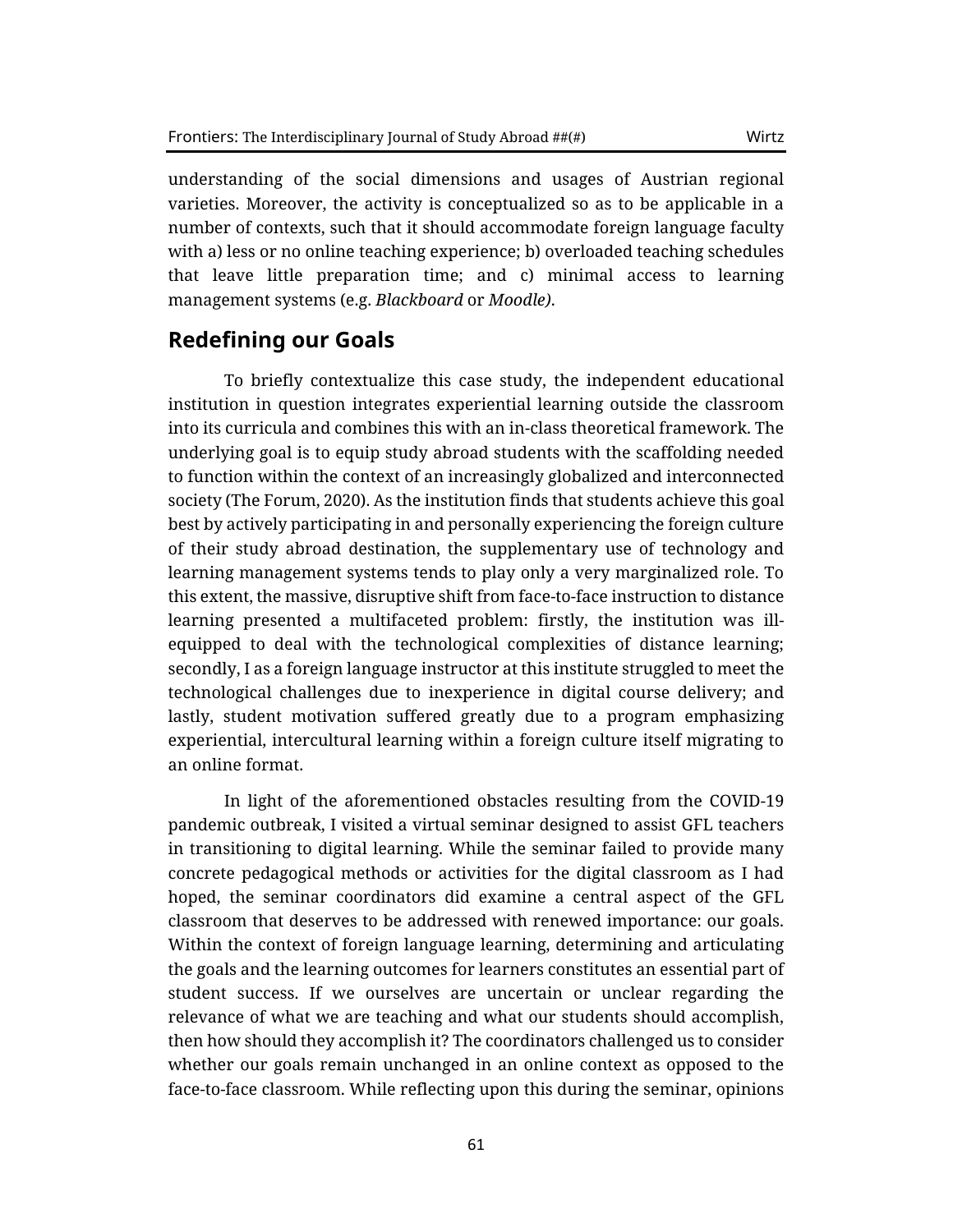initially varied drastically. Ultimately, however, many of us seemed to reach the consensus that our goals must evolve to accommodate the new tactics, strategies and course delivery methods used to achieve them.

One pre-pandemic Performance Descriptor, which "[p]rovide descriptive performance outcomes adaptable to fit differences in languages and learners" (ACTFL, n.d., para. 8), articulated for my beginning intermediate German course syllabus stated "students can order a full meal at a restaurant in German – with adequate preparation time – and understand fundamental words/sentence structures used by the waiter." While this Performance Descriptor in no way depicts an unrealistic or even unnecessary goal for GFL learners, I greatly questioned the descriptor's situational relevance. Given that students had now left the target language (TL) country to return home, in-class and interpersonal interaction between leaners was restricted to a computer screen. Moreover, students lost a critical component for linguistic advancement, namely experiential and intercultural learning against the backdrop of the TL culture. This provided a clear framework for demotivation, such that learners saw only limited applicability for the rehearsed situations and dialogs. Consequently, this detracted from students' underlying motivation to learn the language, thus negatively impacting the learning atmosphere in the virtual classroom. So as to better handle these obstacles, I found an adaptation of my pre-pandemic goals and Performance Descriptors to be advantageous.

In lieu of focusing primarily on proficiency in the foreign language and encouraging students to experience the culture outside the classroom, as I have done with learners in the TL setting, I opted for classroom activities that should directly facilitate cultural and intercultural learning even in an online context. As opposed to learning and practicing vocabulary and phrases applicable in only selected linguistic settings, e.g. 'ordering in a restaurant', the course would effectively engage students to look at and analyze Austria through a cultural lens and make use of diverse authentic, regional-specific material. As such, students should additionally improve their existing receptive competencies and further train their language production skills through synchronous class discussions. The following chapters elaborate on one specific activity I employed in the GFL classroom. It targets in particular the treatment of regional<sup>3</sup> and sociolinguistic

 $3$  For a closer look at the regional variation in Austria, see for example Ammon (1995), Ruck (2017), Soukup & Moosmüller (2011), Zehetner (1985) and for a broader view of German in the European context: Clyne (1995).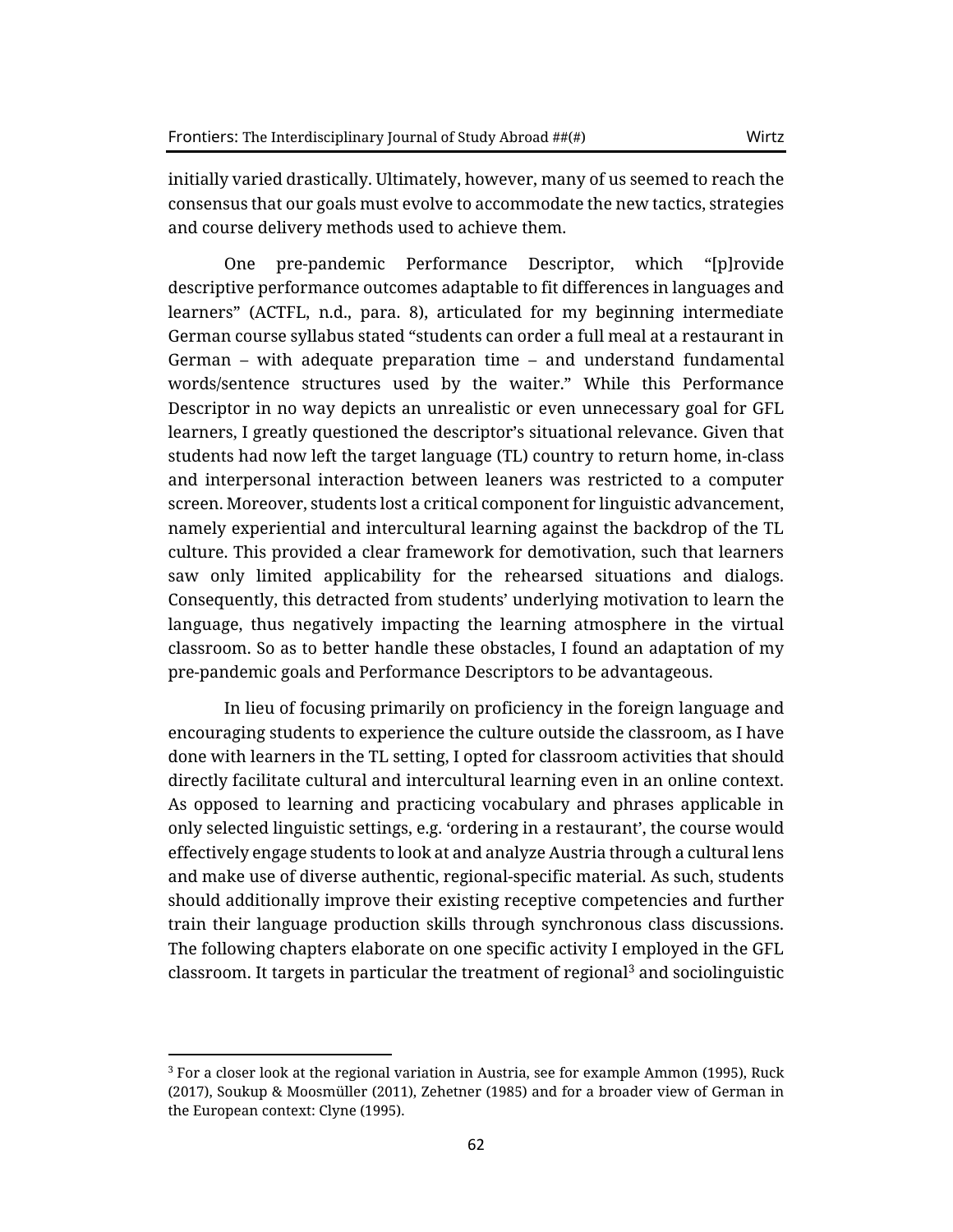variation in the Bavarian-speaking regions of Austria, <sup>4</sup> as these forms of variation constitute a critical aspect in understanding the Austrian culture and furthermore an important step in developing intercultural competence.

#### **Case Focus**

Generally, online coursework requires elaborate and detailed lesson plans, a structured educational platform that streamlines student learning and additional audio and video material. With a lack of preparation time, experience and/or appropriate learning management systems, foreign language instructors will likely face challenges in bringing intercultural and interactive teaching to the computer screen. The following case study therefore seeks to make use of easily accessible, regional-specific video advertisement material portraying various aspects of Austria's (socio)linguistic situation. In using such material, learners should begin to develop or expand upon their existing sociolinguistic competence<sup>5</sup> and so further not only their cultural understanding of Austria, but their intercultural competence as a whole.

#### **Bringing Austria into the Virtual Classroom**

While the exact modeling of the linguistic variation in the Bavarian-Austrian dialect regions has long been a point of yet unresolved discussion among sociolinguists, the traditional tripartite model has often been employed to characterize the relationship between language varieties. This model assumes there to be a basis dialect at the end of one pole, a standard variety at the end of the other and a myriad of varieties (i.e. colloquial language) inbetween (see Ebner, 2008; Löffler, 2005). The sociolinguistic situation of Bavarian-Austria is thus conceived to be a so-called continuum with these opposing end poles (dialect vs. standard). Native German speakers who grew up in Austria or highly competent foreign/second language speakers familiar with the Austrian linguistic landscape can skillfully differentiate between these language varieties and often even move freely between them depending on the situation and their communicative goal (see for instance Auer, 2005 as well as Spiekermann, 2007). Soukup (e.g. 2009, 2011, 2013) has repeatedly treated the

<sup>4</sup> Austria is home to two main dialectal regions, namely Alemannic and Bavarian (Wiesinger, 2006; see Soukup, 2009, p. 31 for a detailed overview of regional dialects in Austria in English). As our institution is situated in a Bavarian-speaking area of Austria, the following activity focuses explicitly on Bavarian dialect(s).

 $5$  Sociolinguistic competence can be defined as the knowledge and skills of speakers regarding when and how to vary one's speech according to various, often situational, factors and the ability to perceive such features in their conversation partner's speech (Regan, 2010, 22).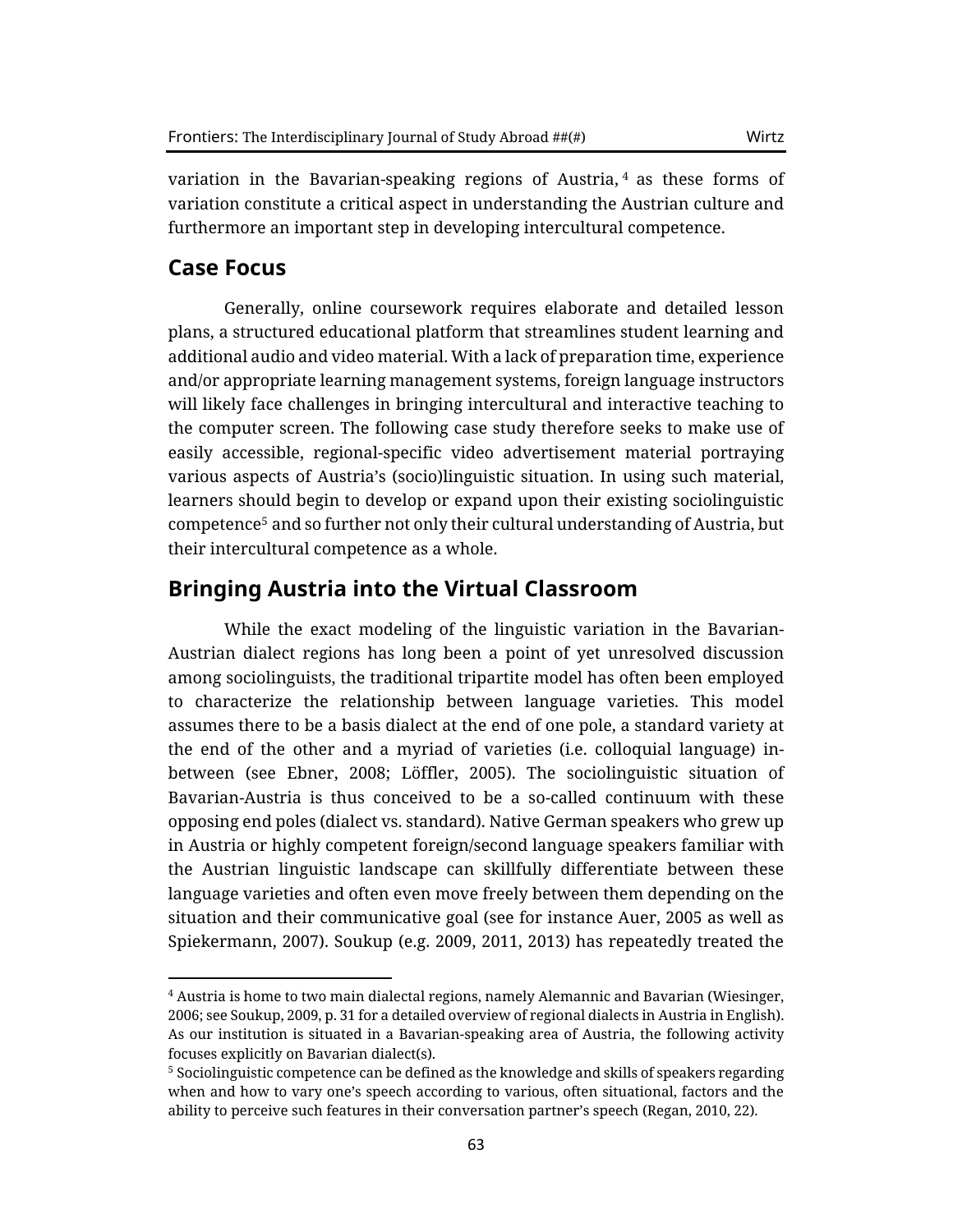topic of how Austrian speakers use their dialect competence to convey or perceive meaning not explicitly expressed verbally. Listeners of the same or similar linguistic background understand such subtleties (Soukup, 2011) and tend to use these themselves. For German as a foreign/second language learners, who are not or only very limitedly familiar with the Austrian linguistic landscape and the cultural identity behind it, sensitizing oneself to these cultural phenomena takes time, in part as well due to this topic's marginalized position in many GFL curricula (Pabisch, 2012; Ransmayr, 2007). The following activity therefore seeks to address the connection between culture and language by demonstrating their relationship in the context of Austrian advertisement.

The first step of this activity is asynchronous in nature. Students were asked to refer to YouTubeTM, enter "österreichische Werbung 2020" (Austrian advertisement 2020) and watch the first ten advertisement videos. Of these ten, students were then directed to choose three videos which, in their opinion, fit one of the following labels: "einfach zu verstehen" 'easy to understand', "mittel zu verstehen" 'okay to understand' and "schwer zu verstehen" 'hard to understand'. While these beginning intermediate GFL learners by no means understood every utterance or phrase used in the advertisement material, they were fully capable of categorizing the advertisements based on the level of comprehension difficulty. During our next synchronous session, we discussed as a group which advertisements fit the labels from above. During this exercise, the students' answers varied only a little and largely mirrored my expectations. The following table displays student consensus regarding the comprehension difficulty of certain video advertisement material.

| easy to understand                                                                                            | okay to understand                                                                       | hard to understand                                                                                                                                                                                                                                                                                  |
|---------------------------------------------------------------------------------------------------------------|------------------------------------------------------------------------------------------|-----------------------------------------------------------------------------------------------------------------------------------------------------------------------------------------------------------------------------------------------------------------------------------------------------|
| <b>Business: Billa</b><br><b>Advertisement Title: 100%</b><br>Frischfleisch aus Österreich -<br>nur bei Billa | <b>Business: UniCredit Bank</b><br>Austria AG<br>Advertisement Title: TV<br>Werbung 2020 | <b>Business: Felber (Bäckerei)</b><br><b>Advertisement Title:</b><br>"Nageln Sie sich eine<br>Topfengolatsche hinein!"<br>Felber-Bächereien in<br>Baumärkten nach Corona<br><b>Business: Raiffeisen Bank</b><br><b>Advertisement Title:</b><br>Willkommen in Österreichs<br>stärkster Gemeinschaft! |
|                                                                                                               |                                                                                          |                                                                                                                                                                                                                                                                                                     |

**TABLE 1. STUDENT CONSENSUS.** COMPREHENSION DIFFICULTY OF ADVERTISEMENT MATERIAL.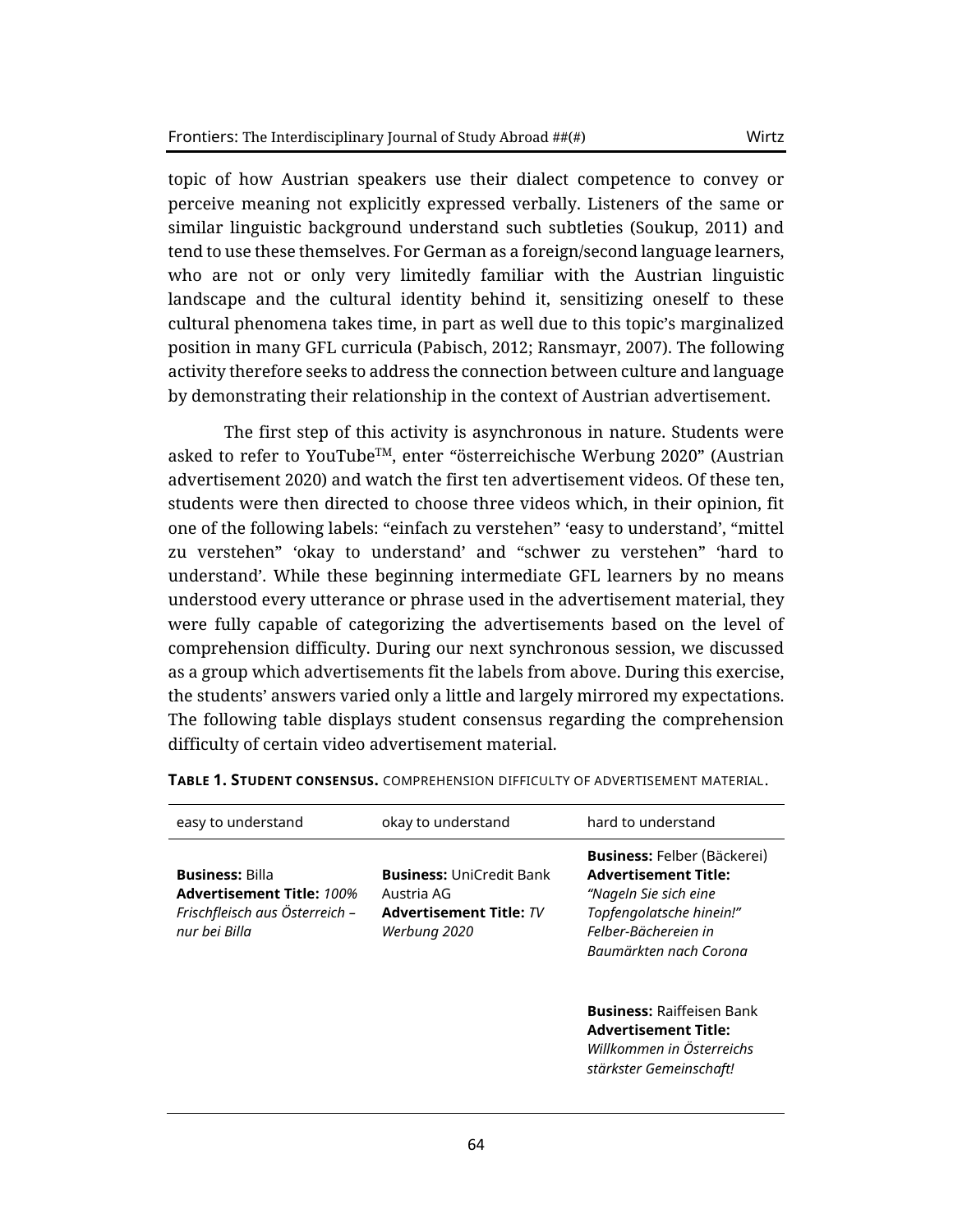Of the ten advertisement videos, the four listed above were selected by the students to best fit one of the three categories. After our list had been compiled, we discussed further in plenum why these four advertisement videos fit into these categories. As expected, students based their decisions on the level of 'dialect' (i.e., a regionally colored language variety deviating from the normal conception of standard German) spoken in the videos. The more intense the regionally colored language, the harder the material was to understand. As previously discussed, dialectal/regionally colored language varieties constitute an important characteristic of the Austrian identity and therefore largely represent a central cultural element. So as to guide students to an autonomous realization of this, I asked them to research each business listed in Table 1 separately and note five keywords or phrases that they feel describe the business. Students were encouraged to complete their research in German, however using the English translations when and where needed would not result in any type of point or grade deduction.

While results will vary from class to class and person to person, there are typical characteristics of each business that justify the different linguistic usage in the advertisement material. For instance, students categorized Raiffeisen Bank's advertisement under "hard to understand" due to the main speaker's strong(er) regional accent. After researching the bank, students noted keywords such as *regional*, *community of values*, *personal* and *individual*, as Raiffeisen Bank promotes their regional presence, strong ties to community and individualized and personal banking opportunities (Raiffeisen Bank, n.d.). Felber (Bäckerei) (a bakery located in Vienna), received similar keywords, such as *regional* and *traditional*.

Conversely, students saw the grocery shop Billa in a very different light and categorized its advertisements as "easy to understand". Keywords noted included for instance *healthy*, *sustainability* and *Austrian* (in relation to the domestic production of food), but key terms from the far more dialectal advertisement material such as *regional*, *personal* or *traditional* did not seem to be applicable in this context. For UniCredit Bank Austria, categorized by the learners under "okay to understand", students tended to use a mixture of keywords which show similarities to both Billa and Raiffeisen/Felber, such as *sustainable future*, *Austria-wide* and *community engagement*. Keywords such as *regional* and *traditional*, however, did not appear to adequately represent the advertisements, so students reported.

As a final step, students were asked to research "Austrian identity" and note – similar to the second task – five key aspects. For this assignment, students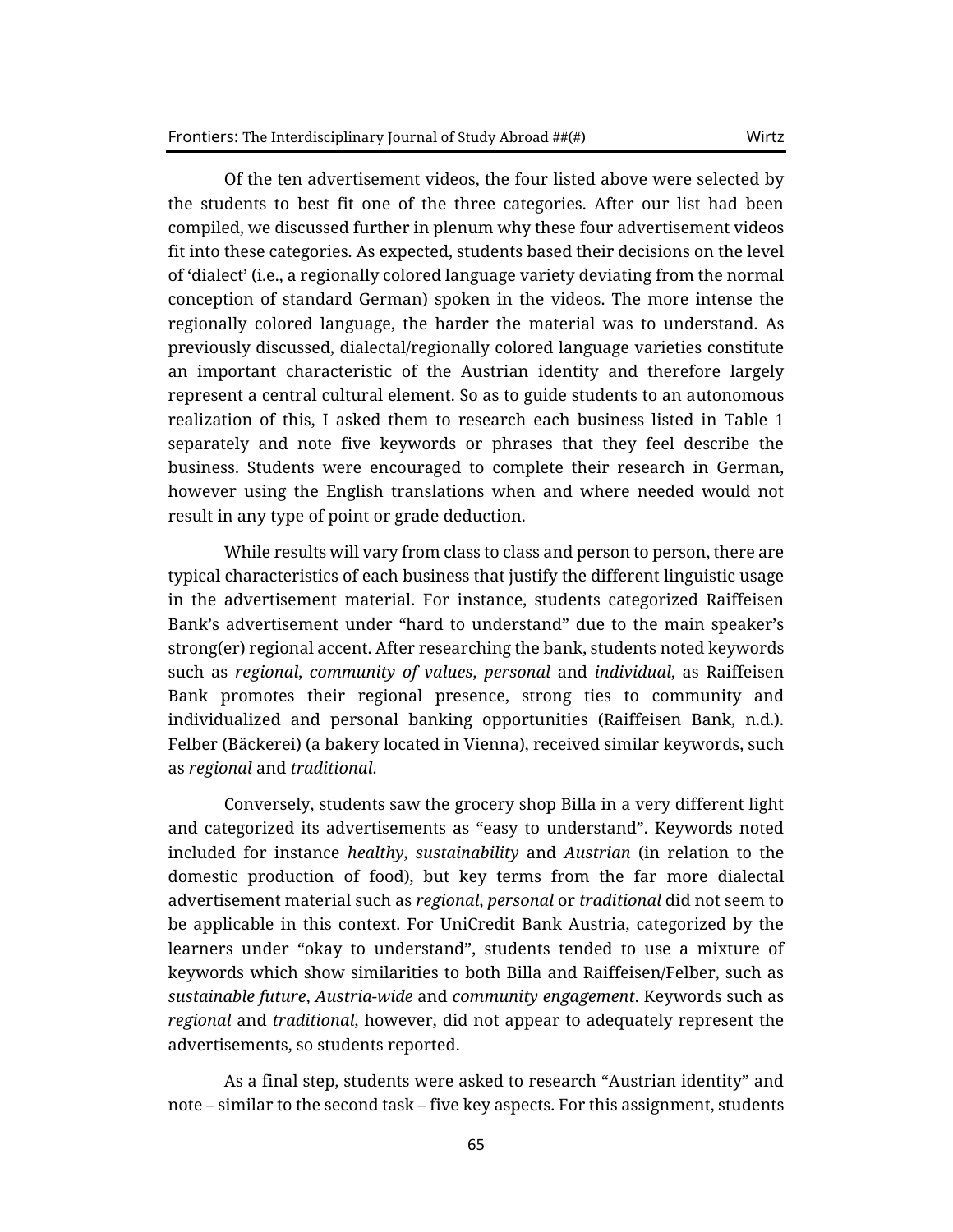were free to either research autonomously, as a group or even digitally contact any Austrians who they might have met while abroad. Several students also completed combinations of all three possibilities. Keywords often used were, for instance, *musical* (as Mozart is a well-known 'Austrian' and the movie *Sound of Music* was filmed in part in Austria), *traditional/tradition and culture* (with regard to regional and national festivals, cuisine etc.) and every student mentioned finding some relation to Austrian dialect(s) during their research. During a discussion in plenum, students then compared their research findings from the Austrian identity task with the words they associated with each business. In completing this task, students began to notice the words they found during the Austrian identity task had similar characteristics to the words they pinpointed for describing the businesses. In a further step, students then considered in how far their description words for the businesses might correlate with the language variety used in the particular advertisement material. In this case, I was particularly interested in whether students would notice the correlation between words such as *regionality* and *traditional* and the use of a regional dialectal variety in the video advertisements. During our virtual discussions and with very minimal aid from me, students were capable of drawing the conclusion that Austrian advertisement material focusing on 'international' topics such as *sustainability* or *sustainable future* tend to avoid dialectal usage whereas advertisements seeking to emphasize aspects related to *regionality*, *community (& values)* and *tradition(al)* make more use of regional and dialectal language characteristics. <sup>6</sup> When prompted to hypothesize the reasoning behind these findings in small groups, students suggested the targeted audience<sup>7</sup> as a primary factor behind an advertisement's choice of language variety. Others postulated a business's key traits and characteristics to be the reason behind the use of a particular variety. One student suggested a business's products to determine the variety used in advertisements.<sup>8</sup>

<sup>6</sup> Of course, Bavarian-Austrian speakers use regionally colored language for a variety of reasons (e.g. to express humor or appear more personable) and in diverse contexts (e.g. when speaking with family/acquaintances or in emotional instances) (Soukup, 2009). The use of regional varieties is not explicitly bound to expressing tradition or regionality.

 $<sup>7</sup>$  On an important note, several students were parallelly enrolled in an intercultural</sup> communication and/or marketing course. Thus, these students might have had supplementary knowledge regarding methods used to target an audience against different cultural backdrops. Should faculty in another German course use this activity, students may need additional aid in drawing the conclusions outlined above.

<sup>8</sup> This hypothesis is rather difficult to justify. In Table 1, we see that two banks are listed and they were categorized in two different sections by the students. Advertisements from *Billa*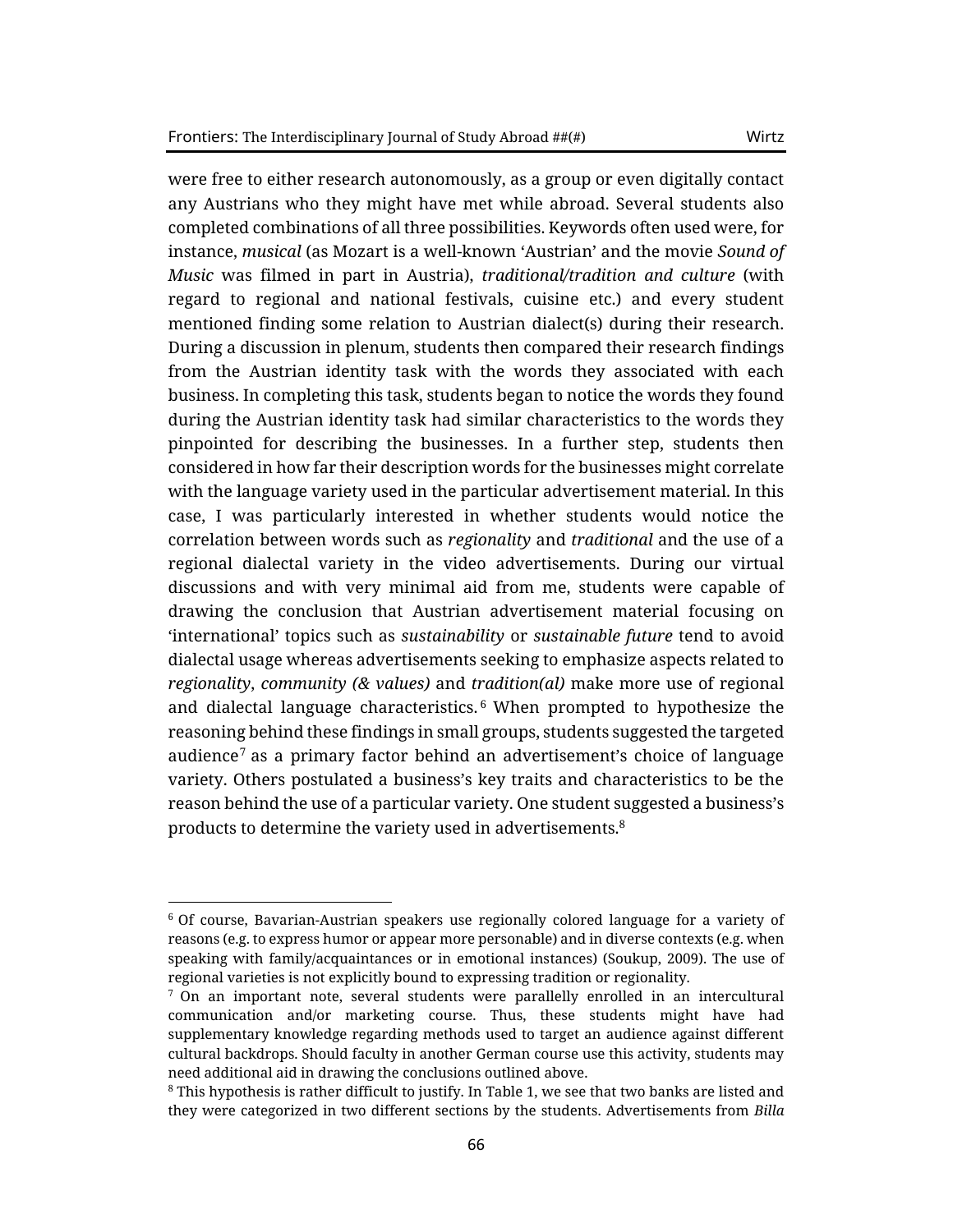While I am of the opinion that there is no one correct answer as to why advertisements favor one language variety over another, I did feel that this activity as a whole offered students the opportunity to expand their intercultural awareness and further develop their linguistic capabilities. Despite the fact that I did not test students on the material from this activity, I observed students during our virtual sessions making use of different varieties, albeit often humorously. For instance, during the first several minutes of class, I regularly asked students to explain to me in German what they did since we last saw one another. One student explained how she made – or in her words, "attempted to make" – traditional Austrian *Kaspressknödel* for her family. In response to my question as to how they tasted, she responded with a dialectally colored phrase: "sie waren *goa ned guad* (gar nicht gut)" 'they were not any good', which was met with amused laughter from her colleagues. By using this dialectally colored phrase, the student showed that she, even if this was a subconscious decision, associated something traditionally Austrian with an Austrian dialectal phrase and used the phrase to elicit laughter from her colleagues. I found this to be an important step in developing fundamental skills in differentiating and using different language varieties to fulfill specific communicative goals (i.e. sociolinguistic competence), the goal in this case being referencing something traditionally Austrian and using dialect humorously. The student's colleagues also demonstrated an important developmental step in their language learning journey, namely recognizing and understanding the student's communicative intent. This example leads me to believe that employing authentic Austrian advertisement material in the GFL classroom and using it to illustrate the relationship between language and culture can support students in gaining a deeper understanding of the Austrian culture, the sociolinguistic situation in Austria and in further developing intercultural and sociolinguistic competence in general.

### **Conclusion**

The ability to deal with COVID-19 has and will become a competence that we as a foreign language teaching community must acquire and continuously train and develop. This includes rethinking the GFL classroom. While our underlying goal to create competent GFL speakers might not change drastically, our tactics and strategies used to achieve this goal will likely see a radical shift. We must adopt our classroom strategies and teaching activities to fit the

also differ greatly from advertisements from, for example, *Hofer*, another grocery shop in Austria.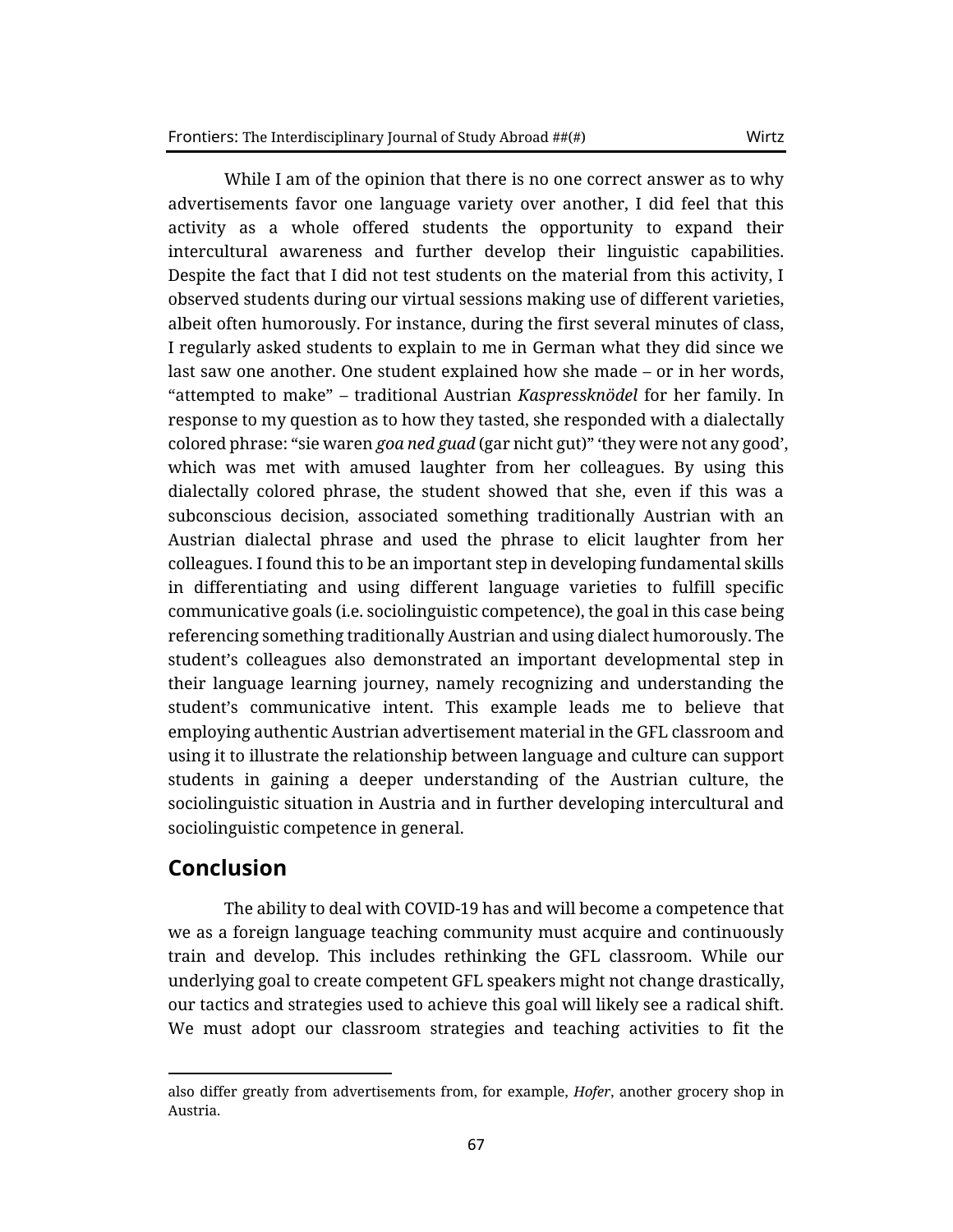situation without compromising the learning output of our students. However, the work and effort we invest in creating these new activities and learning to teach amidst a pandemic should not go lost once we return to the traditional classroom. Instead of conceptualizing teaching techniques and classroom activities applicable to only either the online or face-to-face classroom, the foreign language teaching community should consider investing time and focus into redesigning our current repertoire of teaching tactics, strategies and activities to accommodate any educational format, be it online, traditional or otherwise. This case study thus shares one example of how foreign language teachers/professors/trainers can use online advertisement material to treat regional variation in Bavarian-speaking Austria and support students in developing foreign language proficiency, intercultural awareness and sociolinguistic competence. Although this activity cannot replace the intimate and personal intercultural encounters that students experience within the TL country, it offers language teachers a possible substitute for the digital classroom and on which students/teachers can expand when once again in the target language culture.

While this case study explicitly focuses on German as a foreign language learners the activity is easily adaptable for countless other languages in diverse cultural contexts. In the coming weeks, months and possibly years, we as a foreign language teaching community will be challenged to redefine, redetermine and redevelop our curriculum. Success in these unprecedented times will mean flexibility and tolerance, both as an instructor and student, and requires us to continuously adapt our teaching so as to both actively and effectively engage students in intercultural and interactive second language learning.

## **References**

- ACTFL. (n.d.). *ACTFL Performance Descriptors for Language Learners*.
- <https://www.actfl.org/resources/actfl-performance-descriptors-language-learners> Ammon, U. (1995). *Die deutsche Sprache in Deutschland, Österreich und der Schweiz: Das*
- *Problem der nationalen Varietäten*. de Gruyter.
- Auer, P. (2005). Europe's Sociolinguistic Unity, or A Typology of European Dialect/Standard Constellations. In D. Nicole, A. Johan van der, & G. Dirk (eds.), *Perspectives on Variation* (pp. 7–42). de Gruyter.
- Blake, R. J. (2007). New trends in using technology in the language curriculum. *Annual Review of Applied Linguistics 27*(1), 76–97.
- Blake, R. J. (2009). The use of technology for second language distance learning. *The Modern Language Journal 93*(1), 822–835.
- Blake, R. J. (2013). *Brave new digital classroom: Technology and foreign language learning*. Georgetown University Press.